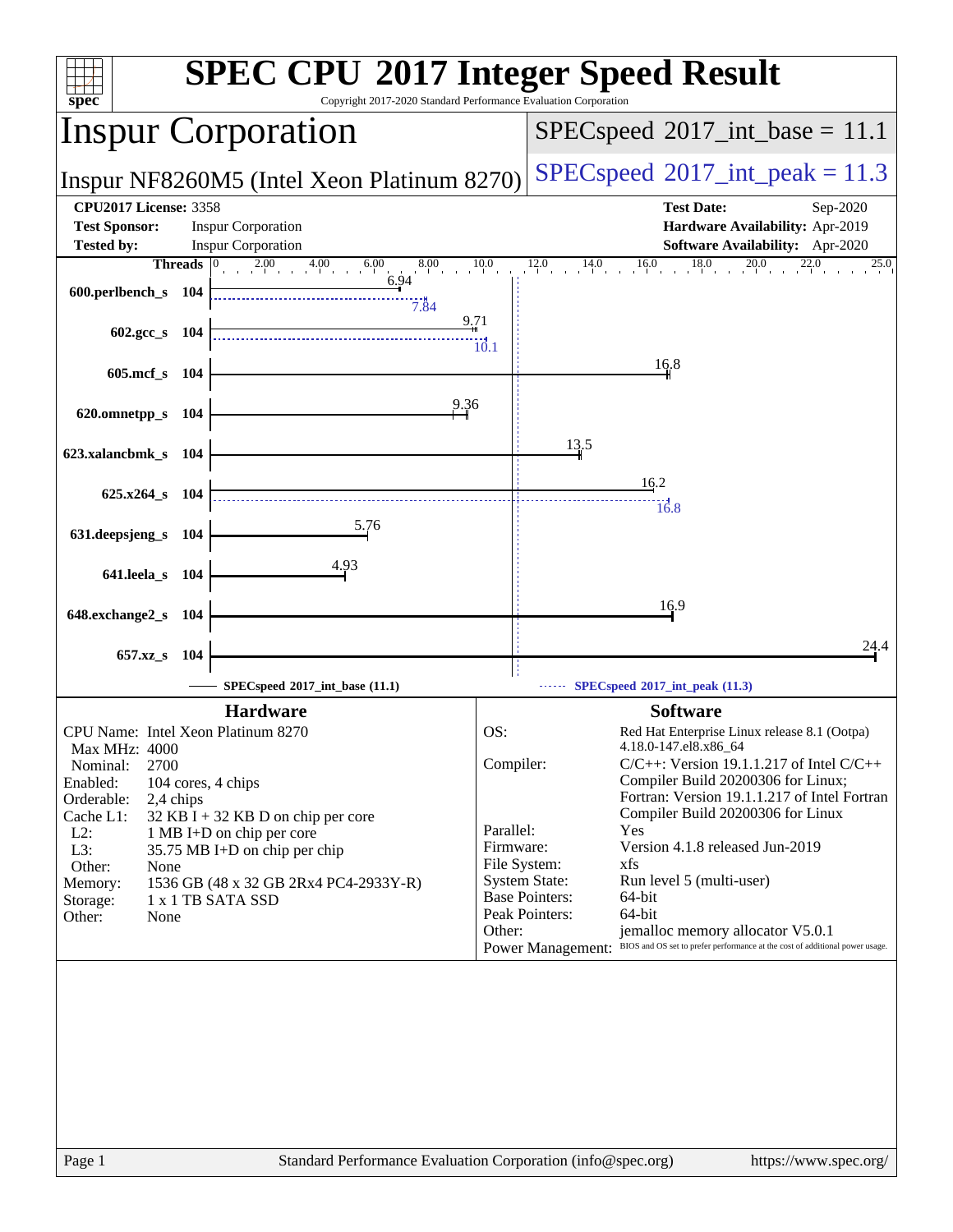

Copyright 2017-2020 Standard Performance Evaluation Corporation

## Inspur Corporation

 $SPECspeed^{\circledast}2017\_int\_base = 11.1$  $SPECspeed^{\circledast}2017\_int\_base = 11.1$ 

Inspur NF8260M5 (Intel Xeon Platinum 8270) [SPECspeed](http://www.spec.org/auto/cpu2017/Docs/result-fields.html#SPECspeed2017intpeak)<sup>®</sup>[2017\\_int\\_peak = 1](http://www.spec.org/auto/cpu2017/Docs/result-fields.html#SPECspeed2017intpeak)1.3

**[Test Sponsor:](http://www.spec.org/auto/cpu2017/Docs/result-fields.html#TestSponsor)** Inspur Corporation **[Hardware Availability:](http://www.spec.org/auto/cpu2017/Docs/result-fields.html#HardwareAvailability)** Apr-2019

**[CPU2017 License:](http://www.spec.org/auto/cpu2017/Docs/result-fields.html#CPU2017License)** 3358 **[Test Date:](http://www.spec.org/auto/cpu2017/Docs/result-fields.html#TestDate)** Sep-2020 **[Tested by:](http://www.spec.org/auto/cpu2017/Docs/result-fields.html#Testedby)** Inspur Corporation **[Software Availability:](http://www.spec.org/auto/cpu2017/Docs/result-fields.html#SoftwareAvailability)** Apr-2020

### **[Results Table](http://www.spec.org/auto/cpu2017/Docs/result-fields.html#ResultsTable)**

|                                            | <b>Base</b>    |                |       |                | <b>Peak</b> |                |       |                |                |              |                |              |                |              |
|--------------------------------------------|----------------|----------------|-------|----------------|-------------|----------------|-------|----------------|----------------|--------------|----------------|--------------|----------------|--------------|
| <b>Benchmark</b>                           | <b>Threads</b> | <b>Seconds</b> | Ratio | <b>Seconds</b> | Ratio       | <b>Seconds</b> | Ratio | <b>Threads</b> | <b>Seconds</b> | <b>Ratio</b> | <b>Seconds</b> | <b>Ratio</b> | <b>Seconds</b> | <b>Ratio</b> |
| $600.$ perlbench s                         | 104            | 255            | 6.95  | 256            | 6.94        | 257            | 6.91  | 104            | 227            | 7.83         | 226            | 7.84         | 224            | 7.92         |
| $602 \text{.} \text{gcc}\text{_<}$ s       | 104            | 410            | 9.71  | 414            | 9.61        | 408            | 9.76  | 104            | 393            | 10.1         | 395            | 10.1         | 394            | <b>10.1</b>  |
| $605$ .mcf s                               | 104            | 281            | 16.8  | 282            | 16.8        | 283            | 16.7  | 104            | 281            | 16.8         | 282            | <b>16.8</b>  | 283            | 16.7         |
| 620.omnetpp_s                              | 104            | 184            | 8.89  | 173            | 9.44        | 174            | 9.36  | 104            | 184            | 8.89         | 173            | 9.44         | 174            | 9.36         |
| 623.xalancbmk s                            | 104            | 104            | 13.6  | 105            | 13.5        | 105            | 13.5  | 104            | 104            | 13.6         | 105            | 13.5         | 105            | 13.5         |
| 625.x264 s                                 | 104            | 109            | 16.2  | 109            | 16.2        | 109            | 16.2  | 104            | 105            | 16.8         | 105            | 16.8         | 105            | 16.8         |
| 631.deepsjeng_s                            | 104            | 249            | 5.76  | 248            | 5.77        | 249            | 5.76  | 104            | 249            | 5.76         | 248            | 5.77         | 249            | 5.76         |
| 641.leela_s                                | 104            | 346            | 4.93  | 346            | 4.93        | 347            | 4.92  | 104            | 346            | 4.93         | 346            | 4.93         | 347            | 4.92         |
| 648.exchange2 s                            | 104            | 173            | 17.0  | 174            | 16.9        | 174            | 16.9  | 104            | 173            | 17.0         | 174            | <b>16.9</b>  | 174            | 16.9         |
| $657.xz$ s                                 | 104            | 254            | 24.3  | 254            | 24.4        | 254            | 24.4  | 104            | 254            | 24.3         | 254            | 24.4         | 254            | 24.4         |
| $SPECspeed^{\circ}2017$ int base =<br>11.1 |                |                |       |                |             |                |       |                |                |              |                |              |                |              |

**[SPECspeed](http://www.spec.org/auto/cpu2017/Docs/result-fields.html#SPECspeed2017intpeak)[2017\\_int\\_peak =](http://www.spec.org/auto/cpu2017/Docs/result-fields.html#SPECspeed2017intpeak) 11.3**

Results appear in the [order in which they were run.](http://www.spec.org/auto/cpu2017/Docs/result-fields.html#RunOrder) Bold underlined text [indicates a median measurement](http://www.spec.org/auto/cpu2017/Docs/result-fields.html#Median).

### **[Compiler Notes](http://www.spec.org/auto/cpu2017/Docs/result-fields.html#CompilerNotes)**

 The inconsistent Compiler version information under Compiler Version section is due to a discrepancy in Intel Compiler. The correct version of C/C++ compiler is: Version 19.1.1.217 Build 20200306 Compiler for Linux The correct version of Fortran compiler is: Version 19.1.1.217 Build 20200306 Compiler for Linux

#### **[Submit Notes](http://www.spec.org/auto/cpu2017/Docs/result-fields.html#SubmitNotes)**

 The numactl mechanism was used to bind copies to processors. The config file option 'submit' was used to generate numactl commands to bind each copy to a specific processor. For details, please see the config file.

### **[Operating System Notes](http://www.spec.org/auto/cpu2017/Docs/result-fields.html#OperatingSystemNotes)**

 Stack size set to unlimited using "ulimit -s unlimited" SCALING\_GOVERNOR set to Performance

#### **[Environment Variables Notes](http://www.spec.org/auto/cpu2017/Docs/result-fields.html#EnvironmentVariablesNotes)**

```
Environment variables set by runcpu before the start of the run:
KMP_AFFINITY = "granularity=fine,scatter"
LD_LIBRARY_PATH = "/home/CPU2017/lib/intel64:/home/CPU2017/je5.0.1-64"
MALLOC_CONF = "retain:true"
OMP_STACKSIZE = "192M"
```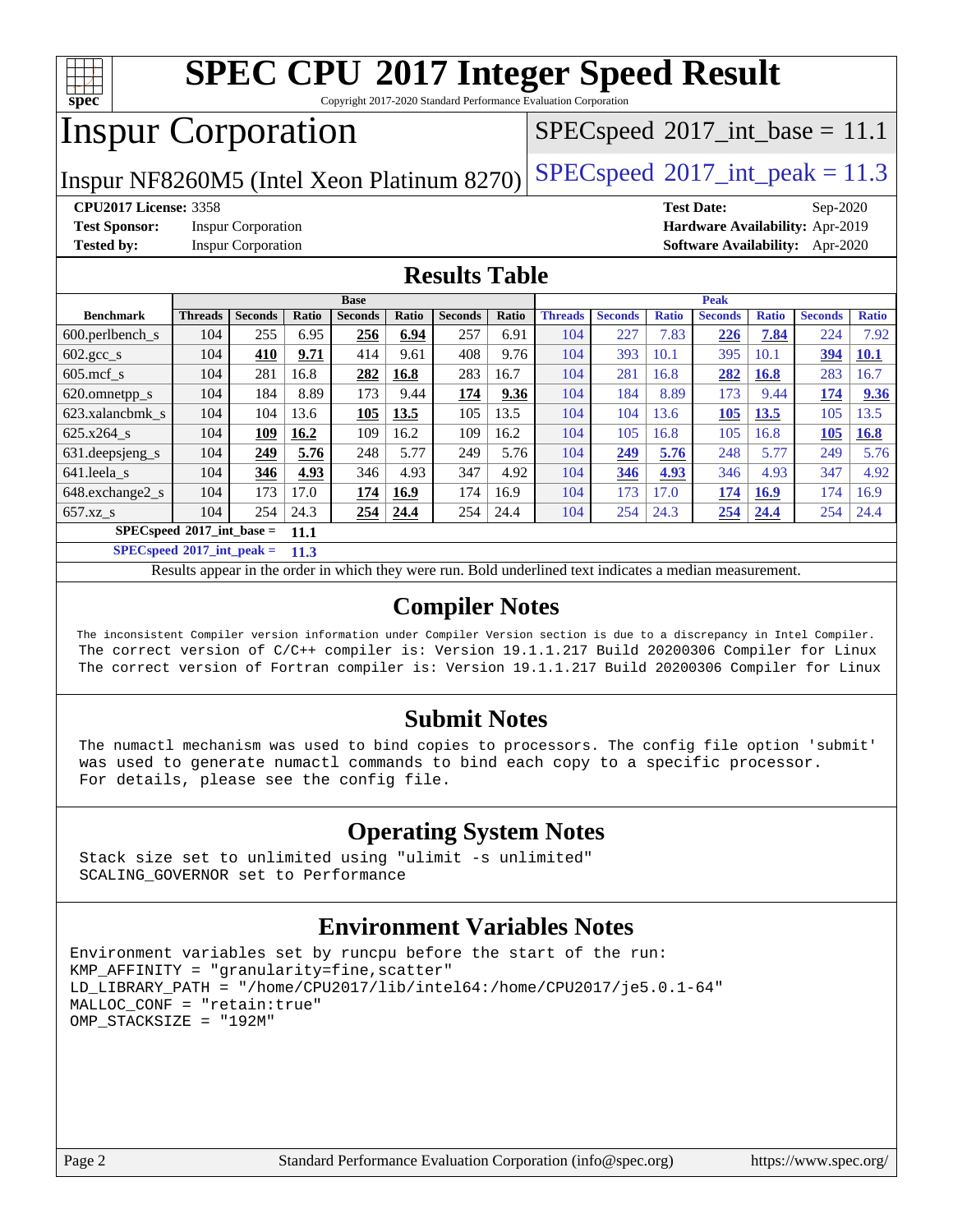

Copyright 2017-2020 Standard Performance Evaluation Corporation

## Inspur Corporation

 $SPECspeed^{\circ}2017\_int\_base = 11.1$  $SPECspeed^{\circ}2017\_int\_base = 11.1$ 

Inspur NF8260M5 (Intel Xeon Platinum 8270) [SPECspeed](http://www.spec.org/auto/cpu2017/Docs/result-fields.html#SPECspeed2017intpeak)<sup>®</sup>[2017\\_int\\_peak = 1](http://www.spec.org/auto/cpu2017/Docs/result-fields.html#SPECspeed2017intpeak)1.3

**[Test Sponsor:](http://www.spec.org/auto/cpu2017/Docs/result-fields.html#TestSponsor)** Inspur Corporation **[Hardware Availability:](http://www.spec.org/auto/cpu2017/Docs/result-fields.html#HardwareAvailability)** Apr-2019 **[Tested by:](http://www.spec.org/auto/cpu2017/Docs/result-fields.html#Testedby)** Inspur Corporation **[Software Availability:](http://www.spec.org/auto/cpu2017/Docs/result-fields.html#SoftwareAvailability)** Apr-2020

**[CPU2017 License:](http://www.spec.org/auto/cpu2017/Docs/result-fields.html#CPU2017License)** 3358 **[Test Date:](http://www.spec.org/auto/cpu2017/Docs/result-fields.html#TestDate)** Sep-2020

### **[General Notes](http://www.spec.org/auto/cpu2017/Docs/result-fields.html#GeneralNotes)**

 Binaries compiled on a system with 1x Intel Core i9-7980XE CPU + 64GB RAM memory using Redhat Enterprise Linux 8.0 Transparent Huge Pages enabled by default Prior to runcpu invocation Filesystem page cache synced and cleared with: sync; echo 3> /proc/sys/vm/drop\_caches runcpu command invoked through numactl i.e.: numactl --interleave=all runcpu <etc>

 NA: The test sponsor attests, as of date of publication, that CVE-2017-5754 (Meltdown) is mitigated in the system as tested and documented. Yes: The test sponsor attests, as of date of publication, that CVE-2017-5753 (Spectre variant 1) is mitigated in the system as tested and documented. Yes: The test sponsor attests, as of date of publication, that CVE-2017-5715 (Spectre variant 2) is mitigated in the system as tested and documented.

 jemalloc, a general purpose malloc implementation built with the RedHat Enterprise 7.5, and the system compiler gcc 4.8.5; sources available from jemalloc.net or <https://github.com/jemalloc/jemalloc/releases>

### **[Platform Notes](http://www.spec.org/auto/cpu2017/Docs/result-fields.html#PlatformNotes)**

 BIOS configuration: ENERGY\_PERF\_BIAS\_CFG mode set to Performance Hardware Prefetch set to Disable VT Support set to Disable C1E Support set to Disable IMC (Integrated memory controller) Interleaving set to 1-way Sub NUMA Cluster (SNC) set to Enable Intel Hyper Threading Technology set to Disable Sysinfo program /home/CPU2017/bin/sysinfo Rev: r6365 of 2019-08-21 295195f888a3d7edb1e6e46a485a0011 running on localhost.localdomain Fri Jun 22 07:14:17 2018 SUT (System Under Test) info as seen by some common utilities. For more information on this section, see <https://www.spec.org/cpu2017/Docs/config.html#sysinfo> From /proc/cpuinfo model name : Intel(R) Xeon(R) Platinum 8270 CPU @ 2.70GHz 4 "physical id"s (chips) 104 "processors" cores, siblings (Caution: counting these is hw and system dependent. The following

**(Continued on next page)**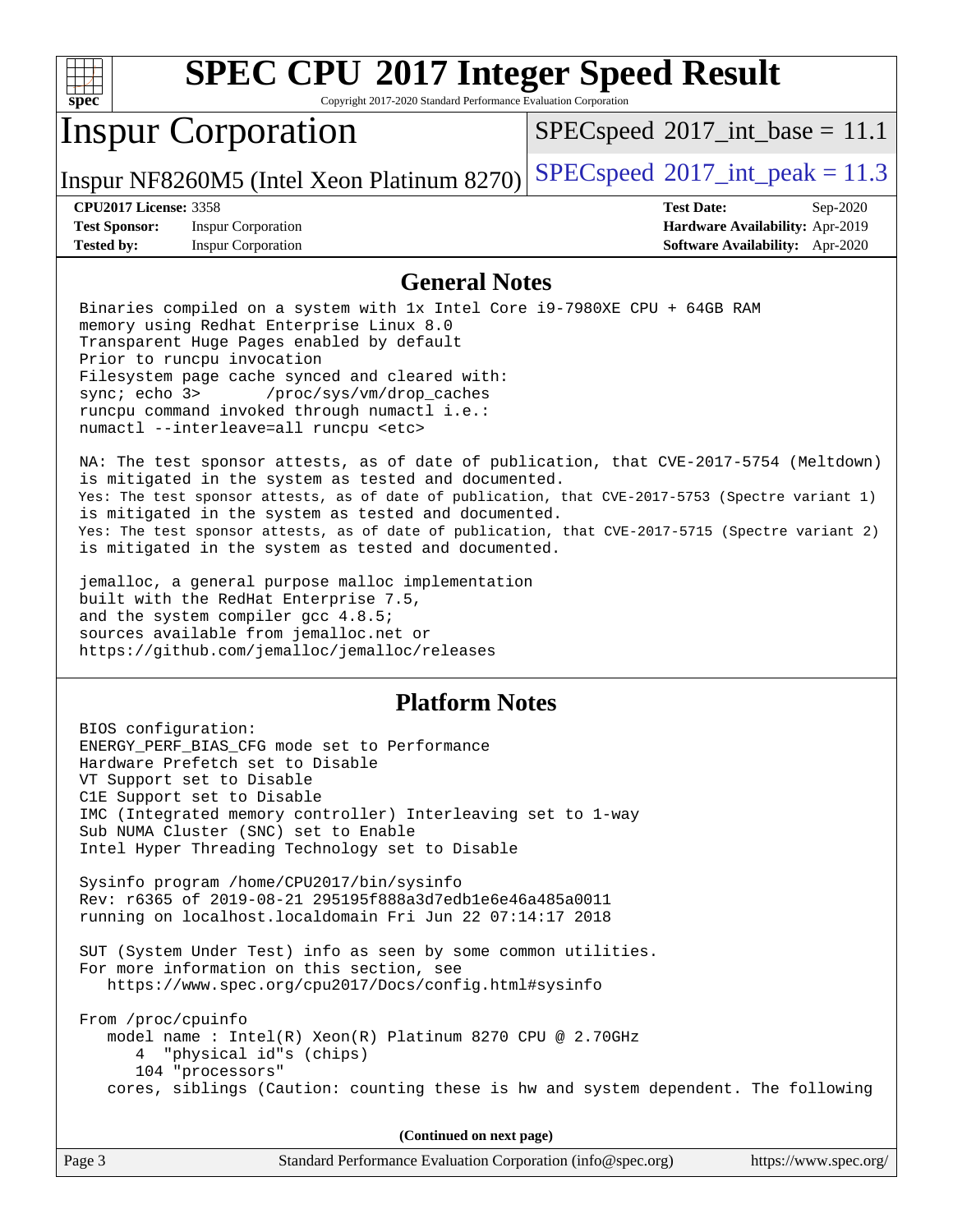

Copyright 2017-2020 Standard Performance Evaluation Corporation

## Inspur Corporation

 $SPECspeed^{\circ}2017\_int\_base = 11.1$  $SPECspeed^{\circ}2017\_int\_base = 11.1$ 

Inspur NF8260M5 (Intel Xeon Platinum 8270) [SPECspeed](http://www.spec.org/auto/cpu2017/Docs/result-fields.html#SPECspeed2017intpeak)<sup>®</sup>[2017\\_int\\_peak = 1](http://www.spec.org/auto/cpu2017/Docs/result-fields.html#SPECspeed2017intpeak)1.3

#### **[CPU2017 License:](http://www.spec.org/auto/cpu2017/Docs/result-fields.html#CPU2017License)** 3358 **[Test Date:](http://www.spec.org/auto/cpu2017/Docs/result-fields.html#TestDate)** Sep-2020

**[Test Sponsor:](http://www.spec.org/auto/cpu2017/Docs/result-fields.html#TestSponsor)** Inspur Corporation **[Hardware Availability:](http://www.spec.org/auto/cpu2017/Docs/result-fields.html#HardwareAvailability)** Apr-2019 **[Tested by:](http://www.spec.org/auto/cpu2017/Docs/result-fields.html#Testedby)** Inspur Corporation **[Software Availability:](http://www.spec.org/auto/cpu2017/Docs/result-fields.html#SoftwareAvailability)** Apr-2020

#### **[Platform Notes \(Continued\)](http://www.spec.org/auto/cpu2017/Docs/result-fields.html#PlatformNotes)**

Page 4 Standard Performance Evaluation Corporation [\(info@spec.org\)](mailto:info@spec.org) <https://www.spec.org/> excerpts from /proc/cpuinfo might not be reliable. Use with caution.) cpu cores : 26 siblings : 26 physical 0: cores 0 1 2 3 4 5 6 8 9 10 11 12 13 16 17 18 19 20 21 22 24 25 26 27 28 29 physical 1: cores 0 1 2 3 4 5 6 8 9 10 11 12 13 16 17 18 19 20 21 22 24 25 26 27 28 29 physical 2: cores 0 1 2 3 4 5 6 8 9 10 11 12 13 16 17 18 19 20 21 22 24 25 26 27 28 29 physical 3: cores 0 1 2 3 4 5 6 8 9 10 11 12 13 16 17 18 19 20 21 22 24 25 26 27 28 29 From lscpu: Architecture: x86\_64 CPU op-mode(s): 32-bit, 64-bit Byte Order: Little Endian  $CPU(s):$  104 On-line CPU(s) list: 0-103 Thread(s) per core: 1 Core(s) per socket: 26 Socket(s): 4 NUMA node(s): 4 Vendor ID: GenuineIntel CPU family: 6 Model: 85 Model name: Intel(R) Xeon(R) Platinum 8270 CPU @ 2.70GHz Stepping: 5 CPU MHz: 1000.294 CPU max MHz: 4000.0000 CPU min MHz: 1000.0000 BogoMIPS: 5400.00 Virtualization: VT-x L1d cache: 32K L1i cache: 32K L2 cache: 1024K L3 cache: 36608K NUMA node0 CPU(s): 0-25 NUMA node1 CPU(s): 26-51<br>NUMA node2 CPU(s): 52-77 NUMA node2  $CPU(s):$  NUMA node3 CPU(s): 78-103 Flags: fpu vme de pse tsc msr pae mce cx8 apic sep mtrr pge mca cmov pat pse36 clflush dts acpi mmx fxsr sse sse2 ss ht tm pbe syscall nx pdpe1gb rdtscp lm constant\_tsc art arch\_perfmon pebs bts rep\_good nopl xtopology nonstop\_tsc cpuid aperfmperf pni pclmulqdq dtes64 monitor ds\_cpl vmx smx est tm2 ssse3 sdbg fma cx16 xtpr pdcm pcid dca sse4\_1 sse4\_2 x2apic movbe popcnt tsc\_deadline\_timer aes xsave avx f16c rdrand lahf\_lm abm 3dnowprefetch cpuid\_fault epb cat\_l3 cdp\_l3 invpcid\_single intel\_ppin ssbd mba ibrs ibpb stibp tpr\_shadow vnmi flexpriority ept **(Continued on next page)**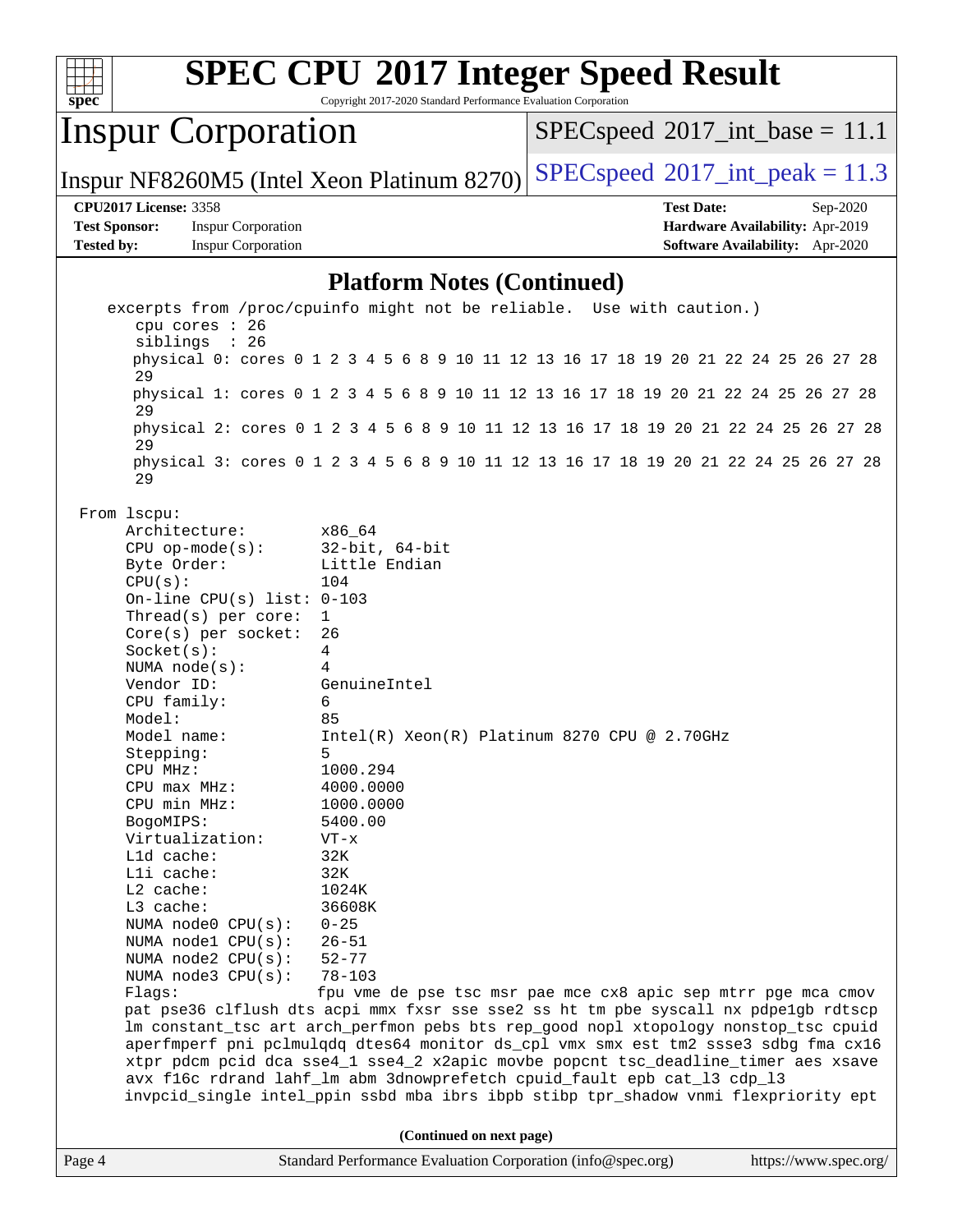

Copyright 2017-2020 Standard Performance Evaluation Corporation

## Inspur Corporation

 $SPECspeed^{\circ}2017\_int\_base = 11.1$  $SPECspeed^{\circ}2017\_int\_base = 11.1$ 

Inspur NF8260M5 (Intel Xeon Platinum 8270) [SPECspeed](http://www.spec.org/auto/cpu2017/Docs/result-fields.html#SPECspeed2017intpeak)<sup>®</sup>[2017\\_int\\_peak = 1](http://www.spec.org/auto/cpu2017/Docs/result-fields.html#SPECspeed2017intpeak)1.3

**[Test Sponsor:](http://www.spec.org/auto/cpu2017/Docs/result-fields.html#TestSponsor)** Inspur Corporation **[Hardware Availability:](http://www.spec.org/auto/cpu2017/Docs/result-fields.html#HardwareAvailability)** Apr-2019 **[Tested by:](http://www.spec.org/auto/cpu2017/Docs/result-fields.html#Testedby)** Inspur Corporation **[Software Availability:](http://www.spec.org/auto/cpu2017/Docs/result-fields.html#SoftwareAvailability)** Apr-2020

**[CPU2017 License:](http://www.spec.org/auto/cpu2017/Docs/result-fields.html#CPU2017License)** 3358 **[Test Date:](http://www.spec.org/auto/cpu2017/Docs/result-fields.html#TestDate)** Sep-2020

#### **[Platform Notes \(Continued\)](http://www.spec.org/auto/cpu2017/Docs/result-fields.html#PlatformNotes)**

 vpid fsgsbase tsc\_adjust bmi1 hle avx2 smep bmi2 erms invpcid rtm cqm mpx rdt\_a avx512f avx512dq rdseed adx smap clflushopt clwb intel\_pt avx512cd avx512bw avx512vl xsaveopt xsavec xgetbv1 xsaves cqm\_llc cqm\_occup\_llc cqm\_mbm\_total cqm\_mbm\_local dtherm ida arat pln pts hwp hwp\_act\_window hwp\_epp hwp\_pkg\_req pku ospke flush\_l1d arch\_capabilities /proc/cpuinfo cache data cache size : 36608 KB From numactl --hardware WARNING: a numactl 'node' might or might not correspond to a physical chip. available: 4 nodes (0-3) node 0 cpus: 0 1 2 3 4 5 6 7 8 9 10 11 12 13 14 15 16 17 18 19 20 21 22 23 24 25 node 0 size: 385648 MB node 0 free: 385414 MB node 1 cpus: 26 27 28 29 30 31 32 33 34 35 36 37 38 39 40 41 42 43 44 45 46 47 48 49 50 51 node 1 size: 387041 MB node 1 free: 386541 MB node 2 cpus: 52 53 54 55 56 57 58 59 60 61 62 63 64 65 66 67 68 69 70 71 72 73 74 75 76 77 node 2 size: 387066 MB node 2 free: 386869 MB node 3 cpus: 78 79 80 81 82 83 84 85 86 87 88 89 90 91 92 93 94 95 96 97 98 99 100 101 102 103 node 3 size: 387066 MB node 3 free: 386736 MB node distances: node 0 1 2 3 0: 10 21 21 21 1: 21 10 21 21 2: 21 21 10 21 3: 21 21 21 10 From /proc/meminfo MemTotal: 1583946352 kB HugePages\_Total: 0 Hugepagesize: 2048 kB From /etc/\*release\* /etc/\*version\* os-release: NAME="Red Hat Enterprise Linux" VERSION="8.1 (Ootpa)" ID="rhel" ID\_LIKE="fedora" VERSION\_ID="8.1" PLATFORM\_ID="platform:el8" **(Continued on next page)**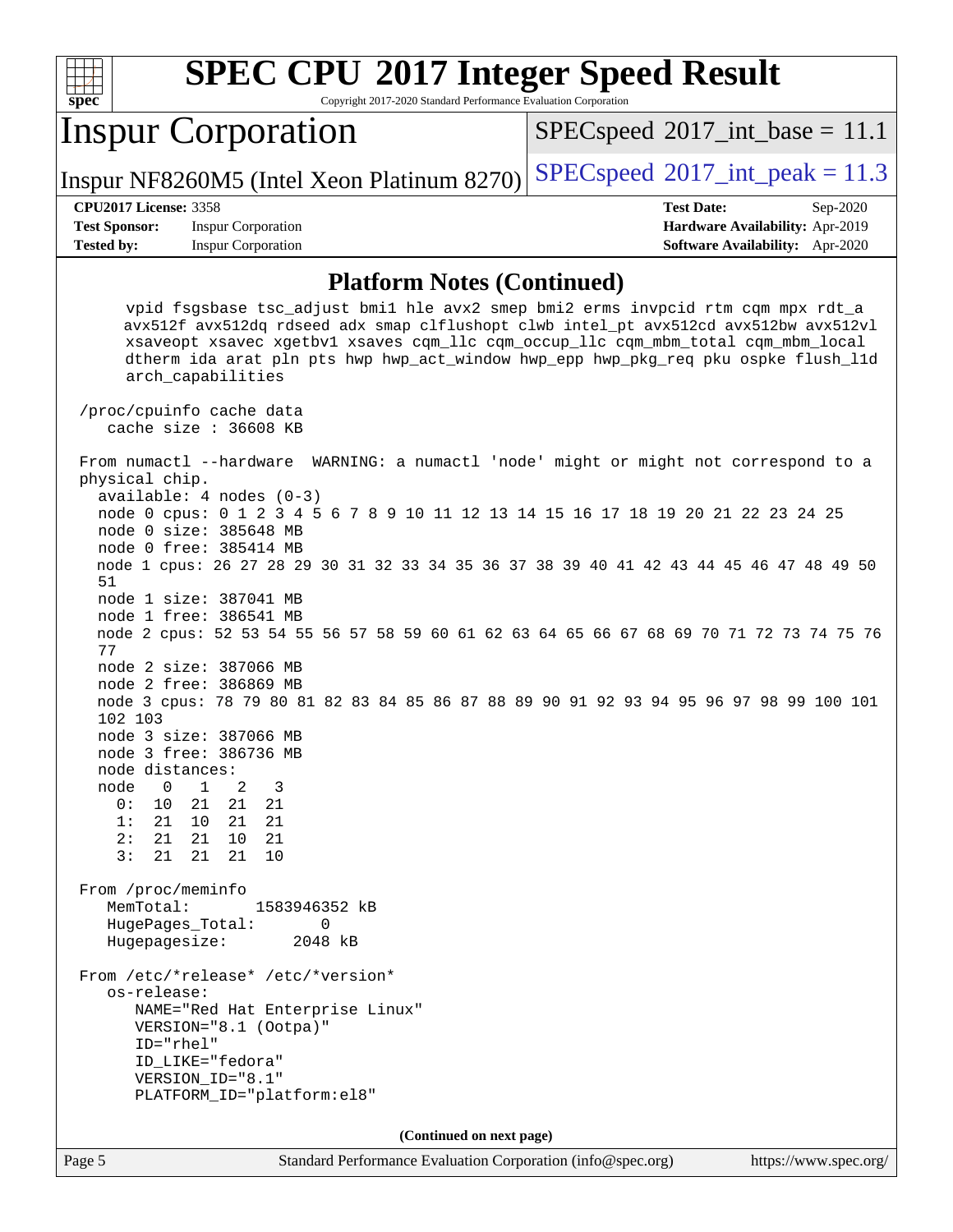

Copyright 2017-2020 Standard Performance Evaluation Corporation

## Inspur Corporation

 $SPECspeed^{\circ}2017\_int\_base = 11.1$  $SPECspeed^{\circ}2017\_int\_base = 11.1$ 

Inspur NF8260M5 (Intel Xeon Platinum 8270) [SPECspeed](http://www.spec.org/auto/cpu2017/Docs/result-fields.html#SPECspeed2017intpeak)<sup>®</sup>[2017\\_int\\_peak = 1](http://www.spec.org/auto/cpu2017/Docs/result-fields.html#SPECspeed2017intpeak)1.3

**[Test Sponsor:](http://www.spec.org/auto/cpu2017/Docs/result-fields.html#TestSponsor)** Inspur Corporation **[Hardware Availability:](http://www.spec.org/auto/cpu2017/Docs/result-fields.html#HardwareAvailability)** Apr-2019 **[Tested by:](http://www.spec.org/auto/cpu2017/Docs/result-fields.html#Testedby)** Inspur Corporation **[Software Availability:](http://www.spec.org/auto/cpu2017/Docs/result-fields.html#SoftwareAvailability)** Apr-2020

**[CPU2017 License:](http://www.spec.org/auto/cpu2017/Docs/result-fields.html#CPU2017License)** 3358 **[Test Date:](http://www.spec.org/auto/cpu2017/Docs/result-fields.html#TestDate)** Sep-2020

#### **[Platform Notes \(Continued\)](http://www.spec.org/auto/cpu2017/Docs/result-fields.html#PlatformNotes)**

```
 PRETTY_NAME="Red Hat Enterprise Linux 8.1 (Ootpa)"
       ANSI_COLOR="0;31"
    redhat-release: Red Hat Enterprise Linux release 8.1 (Ootpa)
    system-release: Red Hat Enterprise Linux release 8.1 (Ootpa)
    system-release-cpe: cpe:/o:redhat:enterprise_linux:8.1:ga
 uname -a:
   Linux localhost.localdomain 4.18.0-147.el8.x86_64 #1 SMP Thu Sep 26 15:52:44 UTC 2019
    x86_64 x86_64 x86_64 GNU/Linux
 Kernel self-reported vulnerability status:
 CVE-2018-3620 (L1 Terminal Fault): Not affected
 Microarchitectural Data Sampling: Vulnerable: Clear CPU buffers attempted, no
                                           microcode; SMT disabled
 CVE-2017-5754 (Meltdown): Not affected
 CVE-2018-3639 (Speculative Store Bypass): Mitigation: Speculative Store Bypass disabled
                                           via prctl and seccomp
 CVE-2017-5753 (Spectre variant 1): Mitigation: usercopy/swapgs barriers and __user
                                          pointer sanitization
 CVE-2017-5715 (Spectre variant 2): Mitigation: Full generic retpoline, IBPB:
                                           conditional, IBRS_FW, RSB filling
 run-level 5 Jun 22 07:11
 SPEC is set to: /home/CPU2017
   Filesystem Type Size Used Avail Use% Mounted on<br>/dev/mapper/rhel-home xfs 838G 121G 718G 15% /home
   /dev/mapper/rhel-home xfs
 From /sys/devices/virtual/dmi/id
    BIOS: American Megatrends Inc. 4.1.8 06/11/2019
     Vendor: Inspur
     Product: NF8260M5
     Serial: 220714936
 Additional information from dmidecode follows. WARNING: Use caution when you interpret
 this section. The 'dmidecode' program reads system data which is "intended to allow
 hardware to be accurately determined", but the intent may not be met, as there are
 frequent changes to hardware, firmware, and the "DMTF SMBIOS" standard.
   Memory:
     48x Samsung M393A4G43AB3-CVF 32 GB 2 rank 2933
 (End of data from sysinfo program)
```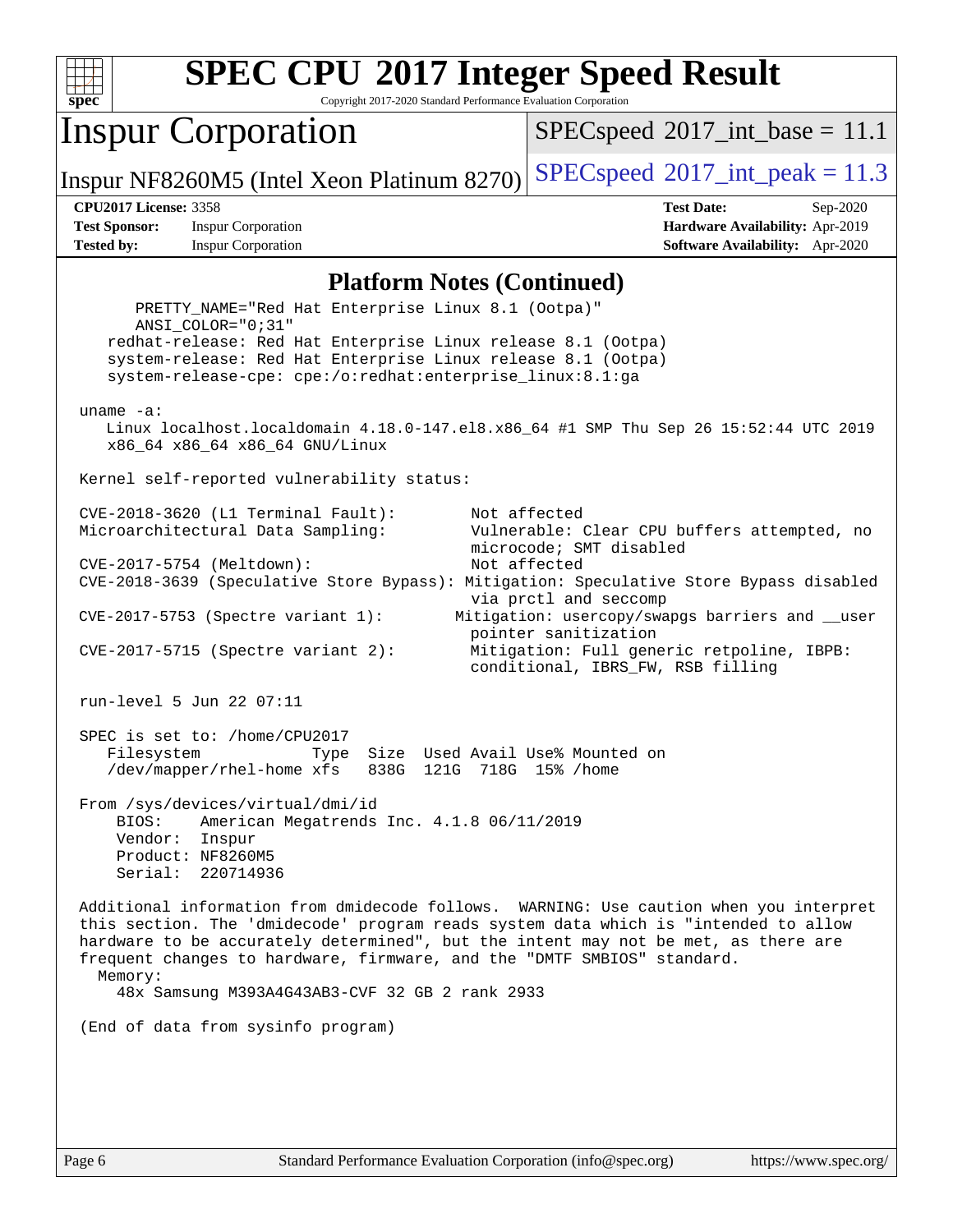| Ľ<br>ш |  |  |  |  |  |  |
|--------|--|--|--|--|--|--|

Copyright 2017-2020 Standard Performance Evaluation Corporation

## Inspur Corporation

 $SPEC speed$ <sup>®</sup> $2017$ \_int\_base = 11.1

Inspur NF8260M5 (Intel Xeon Platinum 8270) [SPECspeed](http://www.spec.org/auto/cpu2017/Docs/result-fields.html#SPECspeed2017intpeak)<sup>®</sup>[2017\\_int\\_peak = 1](http://www.spec.org/auto/cpu2017/Docs/result-fields.html#SPECspeed2017intpeak)1.3

**[CPU2017 License:](http://www.spec.org/auto/cpu2017/Docs/result-fields.html#CPU2017License)** 3358 **[Test Date:](http://www.spec.org/auto/cpu2017/Docs/result-fields.html#TestDate)** Sep-2020 **[Test Sponsor:](http://www.spec.org/auto/cpu2017/Docs/result-fields.html#TestSponsor)** Inspur Corporation **[Hardware Availability:](http://www.spec.org/auto/cpu2017/Docs/result-fields.html#HardwareAvailability)** Apr-2019 **[Tested by:](http://www.spec.org/auto/cpu2017/Docs/result-fields.html#Testedby)** Inspur Corporation **[Software Availability:](http://www.spec.org/auto/cpu2017/Docs/result-fields.html#SoftwareAvailability)** Apr-2020

### **[Compiler Version Notes](http://www.spec.org/auto/cpu2017/Docs/result-fields.html#CompilerVersionNotes)**

| Page 7 | Standard Performance Evaluation Corporation (info@spec.org)                                                                                                                      | https://www.spec.org/ |
|--------|----------------------------------------------------------------------------------------------------------------------------------------------------------------------------------|-----------------------|
|        | (Continued on next page)                                                                                                                                                         |                       |
|        | $Intel(R)$ Fortran Intel(R) 64 Compiler for applications running on Intel(R)                                                                                                     |                       |
|        | Fortran   $648$ . exchange $2_s$ (base, peak)                                                                                                                                    |                       |
|        | Intel(R) C++ Compiler for applications running on $Intel(R) 64$ , Version 2021.1<br>NextGen Build 20200304<br>Copyright (C) 1985-2020 Intel Corporation. All rights reserved.    |                       |
| $C++$  | 620.omnetpp_s(base, peak) 623.xalancbmk_s(base, peak)<br>631.deepsjeng_s(base, peak) 641.leela_s(base, peak)                                                                     |                       |
|        | Intel(R) C Intel(R) 64 Compiler for applications running on Intel(R) 64,<br>Version 19.1.1.217 Build 20200306<br>Copyright (C) 1985-2020 Intel Corporation. All rights reserved. |                       |
| C      | 600.perlbench_s(peak)                                                                                                                                                            |                       |
|        | Intel(R) C Compiler for applications running on $Intel(R) 64$ , Version 2021.1<br>NextGen Build 20200304<br>Copyright (C) 1985-2020 Intel Corporation. All rights reserved.      |                       |
| C      | 600.perlbench_s(base) 602.gcc_s(base, peak) 605.mcf_s(base, peak)<br>$625.x264_s(base, peak)$ 657.xz <sub>_S</sub> (base, peak)                                                  |                       |
|        | Intel(R) C Intel(R) 64 Compiler for applications running on Intel(R) 64,<br>Version 19.1.1.217 Build 20200306<br>Copyright (C) 1985-2020 Intel Corporation. All rights reserved. |                       |
|        | 600.perlbench_s(peak)<br>_____________________________                                                                                                                           |                       |
|        | NextGen Build 20200304<br>Copyright (C) 1985-2020 Intel Corporation. All rights reserved.                                                                                        |                       |
|        | Intel(R) C Compiler for applications running on $Intel(R) 64$ , Version 2021.1                                                                                                   |                       |
| С      | 600.perlbench_s(base) 602.gcc_s(base, peak) 605.mcf_s(base, peak)<br>625.x264_s(base, peak) 657.xz_s(base, peak)                                                                 |                       |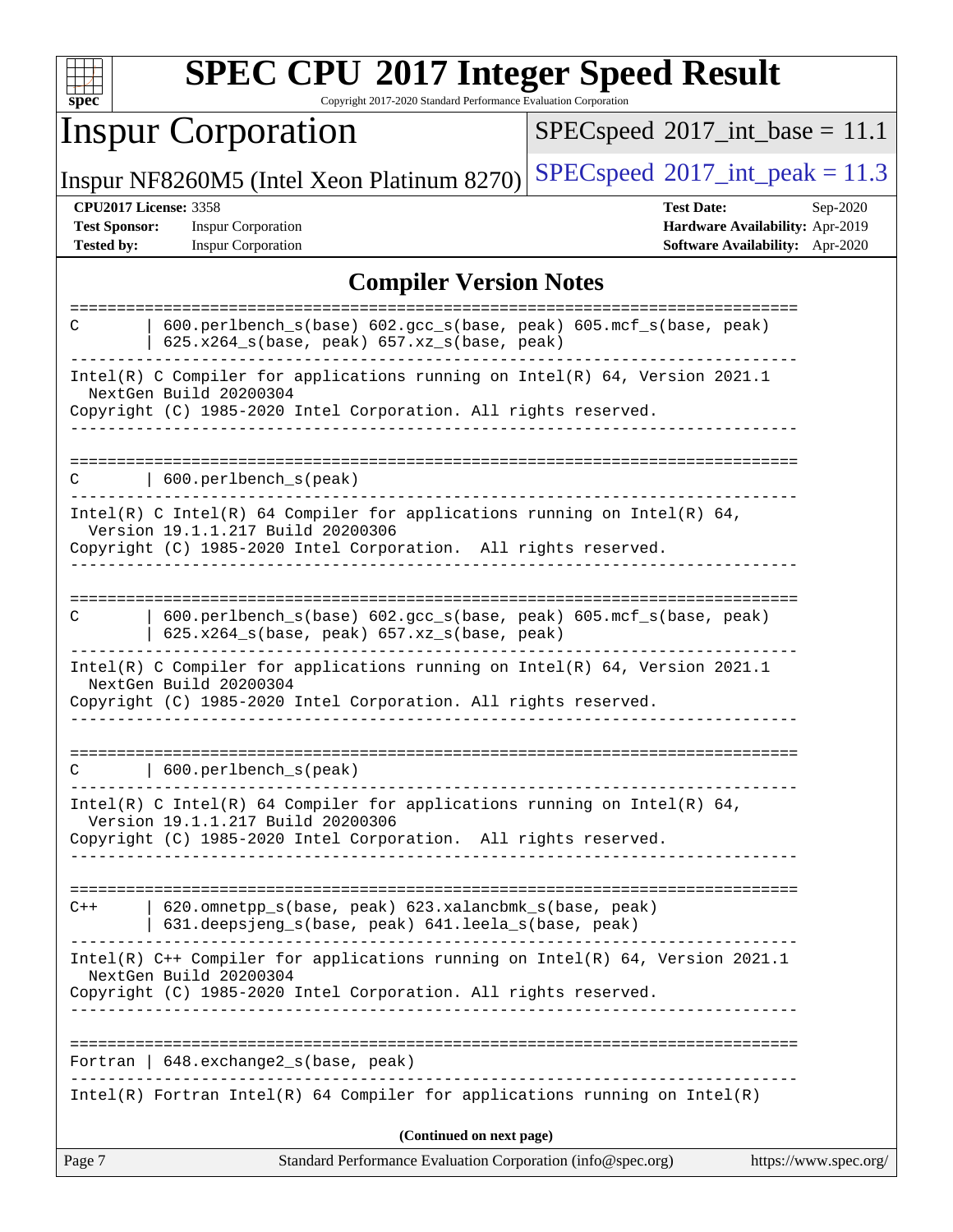

Copyright 2017-2020 Standard Performance Evaluation Corporation

## Inspur Corporation

 $SPECspeed^{\circ}2017\_int\_base = 11.1$  $SPECspeed^{\circ}2017\_int\_base = 11.1$ 

Inspur NF8260M5 (Intel Xeon Platinum 8270) [SPECspeed](http://www.spec.org/auto/cpu2017/Docs/result-fields.html#SPECspeed2017intpeak)<sup>®</sup>[2017\\_int\\_peak = 1](http://www.spec.org/auto/cpu2017/Docs/result-fields.html#SPECspeed2017intpeak)1.3

**[Test Sponsor:](http://www.spec.org/auto/cpu2017/Docs/result-fields.html#TestSponsor)** Inspur Corporation **[Hardware Availability:](http://www.spec.org/auto/cpu2017/Docs/result-fields.html#HardwareAvailability)** Apr-2019

**[CPU2017 License:](http://www.spec.org/auto/cpu2017/Docs/result-fields.html#CPU2017License)** 3358 **[Test Date:](http://www.spec.org/auto/cpu2017/Docs/result-fields.html#TestDate)** Sep-2020 **[Tested by:](http://www.spec.org/auto/cpu2017/Docs/result-fields.html#Testedby)** Inspur Corporation **[Software Availability:](http://www.spec.org/auto/cpu2017/Docs/result-fields.html#SoftwareAvailability)** Apr-2020

#### **[Compiler Version Notes \(Continued\)](http://www.spec.org/auto/cpu2017/Docs/result-fields.html#CompilerVersionNotes)**

64, Version 19.1.1.217 Build 20200306

Copyright (C) 1985-2020 Intel Corporation. All rights reserved.

------------------------------------------------------------------------------

### **[Base Compiler Invocation](http://www.spec.org/auto/cpu2017/Docs/result-fields.html#BaseCompilerInvocation)**

[C benchmarks](http://www.spec.org/auto/cpu2017/Docs/result-fields.html#Cbenchmarks):

[icc](http://www.spec.org/cpu2017/results/res2020q4/cpu2017-20200928-24045.flags.html#user_CCbase_intel_icc_66fc1ee009f7361af1fbd72ca7dcefbb700085f36577c54f309893dd4ec40d12360134090235512931783d35fd58c0460139e722d5067c5574d8eaf2b3e37e92)

[C++ benchmarks:](http://www.spec.org/auto/cpu2017/Docs/result-fields.html#CXXbenchmarks) [icpc](http://www.spec.org/cpu2017/results/res2020q4/cpu2017-20200928-24045.flags.html#user_CXXbase_intel_icpc_c510b6838c7f56d33e37e94d029a35b4a7bccf4766a728ee175e80a419847e808290a9b78be685c44ab727ea267ec2f070ec5dc83b407c0218cded6866a35d07)

[Fortran benchmarks](http://www.spec.org/auto/cpu2017/Docs/result-fields.html#Fortranbenchmarks): [ifort](http://www.spec.org/cpu2017/results/res2020q4/cpu2017-20200928-24045.flags.html#user_FCbase_intel_ifort_8111460550e3ca792625aed983ce982f94888b8b503583aa7ba2b8303487b4d8a21a13e7191a45c5fd58ff318f48f9492884d4413fa793fd88dd292cad7027ca)

### **[Base Portability Flags](http://www.spec.org/auto/cpu2017/Docs/result-fields.html#BasePortabilityFlags)**

 600.perlbench\_s: [-DSPEC\\_LP64](http://www.spec.org/cpu2017/results/res2020q4/cpu2017-20200928-24045.flags.html#b600.perlbench_s_basePORTABILITY_DSPEC_LP64) [-DSPEC\\_LINUX\\_X64](http://www.spec.org/cpu2017/results/res2020q4/cpu2017-20200928-24045.flags.html#b600.perlbench_s_baseCPORTABILITY_DSPEC_LINUX_X64) 602.gcc\_s: [-DSPEC\\_LP64](http://www.spec.org/cpu2017/results/res2020q4/cpu2017-20200928-24045.flags.html#suite_basePORTABILITY602_gcc_s_DSPEC_LP64) 605.mcf\_s: [-DSPEC\\_LP64](http://www.spec.org/cpu2017/results/res2020q4/cpu2017-20200928-24045.flags.html#suite_basePORTABILITY605_mcf_s_DSPEC_LP64) 620.omnetpp\_s: [-DSPEC\\_LP64](http://www.spec.org/cpu2017/results/res2020q4/cpu2017-20200928-24045.flags.html#suite_basePORTABILITY620_omnetpp_s_DSPEC_LP64) 623.xalancbmk\_s: [-DSPEC\\_LP64](http://www.spec.org/cpu2017/results/res2020q4/cpu2017-20200928-24045.flags.html#suite_basePORTABILITY623_xalancbmk_s_DSPEC_LP64) [-DSPEC\\_LINUX](http://www.spec.org/cpu2017/results/res2020q4/cpu2017-20200928-24045.flags.html#b623.xalancbmk_s_baseCXXPORTABILITY_DSPEC_LINUX) 625.x264\_s: [-DSPEC\\_LP64](http://www.spec.org/cpu2017/results/res2020q4/cpu2017-20200928-24045.flags.html#suite_basePORTABILITY625_x264_s_DSPEC_LP64) 631.deepsjeng\_s: [-DSPEC\\_LP64](http://www.spec.org/cpu2017/results/res2020q4/cpu2017-20200928-24045.flags.html#suite_basePORTABILITY631_deepsjeng_s_DSPEC_LP64) 641.leela\_s: [-DSPEC\\_LP64](http://www.spec.org/cpu2017/results/res2020q4/cpu2017-20200928-24045.flags.html#suite_basePORTABILITY641_leela_s_DSPEC_LP64) 648.exchange2\_s: [-DSPEC\\_LP64](http://www.spec.org/cpu2017/results/res2020q4/cpu2017-20200928-24045.flags.html#suite_basePORTABILITY648_exchange2_s_DSPEC_LP64) 657.xz\_s: [-DSPEC\\_LP64](http://www.spec.org/cpu2017/results/res2020q4/cpu2017-20200928-24045.flags.html#suite_basePORTABILITY657_xz_s_DSPEC_LP64)

## **[Base Optimization Flags](http://www.spec.org/auto/cpu2017/Docs/result-fields.html#BaseOptimizationFlags)**

[C benchmarks](http://www.spec.org/auto/cpu2017/Docs/result-fields.html#Cbenchmarks):

[-m64](http://www.spec.org/cpu2017/results/res2020q4/cpu2017-20200928-24045.flags.html#user_CCbase_m64-icc) [-qnextgen](http://www.spec.org/cpu2017/results/res2020q4/cpu2017-20200928-24045.flags.html#user_CCbase_f-qnextgen) [-std=c11](http://www.spec.org/cpu2017/results/res2020q4/cpu2017-20200928-24045.flags.html#user_CCbase_std-icc-std_0e1c27790398a4642dfca32ffe6c27b5796f9c2d2676156f2e42c9c44eaad0c049b1cdb667a270c34d979996257aeb8fc440bfb01818dbc9357bd9d174cb8524) [-Wl,-plugin-opt=-x86-branches-within-32B-boundaries](http://www.spec.org/cpu2017/results/res2020q4/cpu2017-20200928-24045.flags.html#user_CCbase_f-x86-branches-within-32B-boundaries_0098b4e4317ae60947b7b728078a624952a08ac37a3c797dfb4ffeb399e0c61a9dd0f2f44ce917e9361fb9076ccb15e7824594512dd315205382d84209e912f3) [-Wl,-z,muldefs](http://www.spec.org/cpu2017/results/res2020q4/cpu2017-20200928-24045.flags.html#user_CCbase_link_force_multiple1_b4cbdb97b34bdee9ceefcfe54f4c8ea74255f0b02a4b23e853cdb0e18eb4525ac79b5a88067c842dd0ee6996c24547a27a4b99331201badda8798ef8a743f577) [-xCORE-AVX512](http://www.spec.org/cpu2017/results/res2020q4/cpu2017-20200928-24045.flags.html#user_CCbase_f-xCORE-AVX512) [-O3](http://www.spec.org/cpu2017/results/res2020q4/cpu2017-20200928-24045.flags.html#user_CCbase_f-O3) [-ffast-math](http://www.spec.org/cpu2017/results/res2020q4/cpu2017-20200928-24045.flags.html#user_CCbase_f-ffast-math) [-flto](http://www.spec.org/cpu2017/results/res2020q4/cpu2017-20200928-24045.flags.html#user_CCbase_f-flto) [-mfpmath=sse](http://www.spec.org/cpu2017/results/res2020q4/cpu2017-20200928-24045.flags.html#user_CCbase_f-mfpmath_70eb8fac26bde974f8ab713bc9086c5621c0b8d2f6c86f38af0bd7062540daf19db5f3a066d8c6684be05d84c9b6322eb3b5be6619d967835195b93d6c02afa1) [-funroll-loops](http://www.spec.org/cpu2017/results/res2020q4/cpu2017-20200928-24045.flags.html#user_CCbase_f-funroll-loops) [-fuse-ld=gold](http://www.spec.org/cpu2017/results/res2020q4/cpu2017-20200928-24045.flags.html#user_CCbase_f-fuse-ld_920b3586e2b8c6e0748b9c84fa9b744736ba725a32cab14ad8f3d4ad28eecb2f59d1144823d2e17006539a88734fe1fc08fc3035f7676166309105a78aaabc32) [-qopt-mem-layout-trans=4](http://www.spec.org/cpu2017/results/res2020q4/cpu2017-20200928-24045.flags.html#user_CCbase_f-qopt-mem-layout-trans_fa39e755916c150a61361b7846f310bcdf6f04e385ef281cadf3647acec3f0ae266d1a1d22d972a7087a248fd4e6ca390a3634700869573d231a252c784941a8) [-fopenmp](http://www.spec.org/cpu2017/results/res2020q4/cpu2017-20200928-24045.flags.html#user_CCbase_fopenmp_5aa2e47ce4f2ef030ba5d12d5a7a9c4e57167333d78243fcadb80b48d5abb78ff19333f8478e0b2a41e63049eb285965c145ccab7b93db7d0c4d59e4dc6f5591) [-DSPEC\\_OPENMP](http://www.spec.org/cpu2017/results/res2020q4/cpu2017-20200928-24045.flags.html#suite_CCbase_DSPEC_OPENMP) [-L/usr/local/jemalloc64-5.0.1/lib](http://www.spec.org/cpu2017/results/res2020q4/cpu2017-20200928-24045.flags.html#user_CCbase_jemalloc_link_path64_1_cc289568b1a6c0fd3b62c91b824c27fcb5af5e8098e6ad028160d21144ef1b8aef3170d2acf0bee98a8da324cfe4f67d0a3d0c4cc4673d993d694dc2a0df248b) [-ljemalloc](http://www.spec.org/cpu2017/results/res2020q4/cpu2017-20200928-24045.flags.html#user_CCbase_jemalloc_link_lib_d1249b907c500fa1c0672f44f562e3d0f79738ae9e3c4a9c376d49f265a04b9c99b167ecedbf6711b3085be911c67ff61f150a17b3472be731631ba4d0471706)

#### [C++ benchmarks:](http://www.spec.org/auto/cpu2017/Docs/result-fields.html#CXXbenchmarks)

[-m64](http://www.spec.org/cpu2017/results/res2020q4/cpu2017-20200928-24045.flags.html#user_CXXbase_m64-icc) [-qnextgen](http://www.spec.org/cpu2017/results/res2020q4/cpu2017-20200928-24045.flags.html#user_CXXbase_f-qnextgen) [-Wl,-plugin-opt=-x86-branches-within-32B-boundaries](http://www.spec.org/cpu2017/results/res2020q4/cpu2017-20200928-24045.flags.html#user_CXXbase_f-x86-branches-within-32B-boundaries_0098b4e4317ae60947b7b728078a624952a08ac37a3c797dfb4ffeb399e0c61a9dd0f2f44ce917e9361fb9076ccb15e7824594512dd315205382d84209e912f3) [-Wl,-z,muldefs](http://www.spec.org/cpu2017/results/res2020q4/cpu2017-20200928-24045.flags.html#user_CXXbase_link_force_multiple1_b4cbdb97b34bdee9ceefcfe54f4c8ea74255f0b02a4b23e853cdb0e18eb4525ac79b5a88067c842dd0ee6996c24547a27a4b99331201badda8798ef8a743f577) [-xCORE-AVX512](http://www.spec.org/cpu2017/results/res2020q4/cpu2017-20200928-24045.flags.html#user_CXXbase_f-xCORE-AVX512) [-O3](http://www.spec.org/cpu2017/results/res2020q4/cpu2017-20200928-24045.flags.html#user_CXXbase_f-O3) [-ffast-math](http://www.spec.org/cpu2017/results/res2020q4/cpu2017-20200928-24045.flags.html#user_CXXbase_f-ffast-math) [-flto](http://www.spec.org/cpu2017/results/res2020q4/cpu2017-20200928-24045.flags.html#user_CXXbase_f-flto) [-mfpmath=sse](http://www.spec.org/cpu2017/results/res2020q4/cpu2017-20200928-24045.flags.html#user_CXXbase_f-mfpmath_70eb8fac26bde974f8ab713bc9086c5621c0b8d2f6c86f38af0bd7062540daf19db5f3a066d8c6684be05d84c9b6322eb3b5be6619d967835195b93d6c02afa1) [-funroll-loops](http://www.spec.org/cpu2017/results/res2020q4/cpu2017-20200928-24045.flags.html#user_CXXbase_f-funroll-loops) [-fuse-ld=gold](http://www.spec.org/cpu2017/results/res2020q4/cpu2017-20200928-24045.flags.html#user_CXXbase_f-fuse-ld_920b3586e2b8c6e0748b9c84fa9b744736ba725a32cab14ad8f3d4ad28eecb2f59d1144823d2e17006539a88734fe1fc08fc3035f7676166309105a78aaabc32) [-qopt-mem-layout-trans=4](http://www.spec.org/cpu2017/results/res2020q4/cpu2017-20200928-24045.flags.html#user_CXXbase_f-qopt-mem-layout-trans_fa39e755916c150a61361b7846f310bcdf6f04e385ef281cadf3647acec3f0ae266d1a1d22d972a7087a248fd4e6ca390a3634700869573d231a252c784941a8)

**(Continued on next page)**

| Page 8 | Standard Performance Evaluation Corporation (info@spec.org) | https://www.spec.org/ |
|--------|-------------------------------------------------------------|-----------------------|
|--------|-------------------------------------------------------------|-----------------------|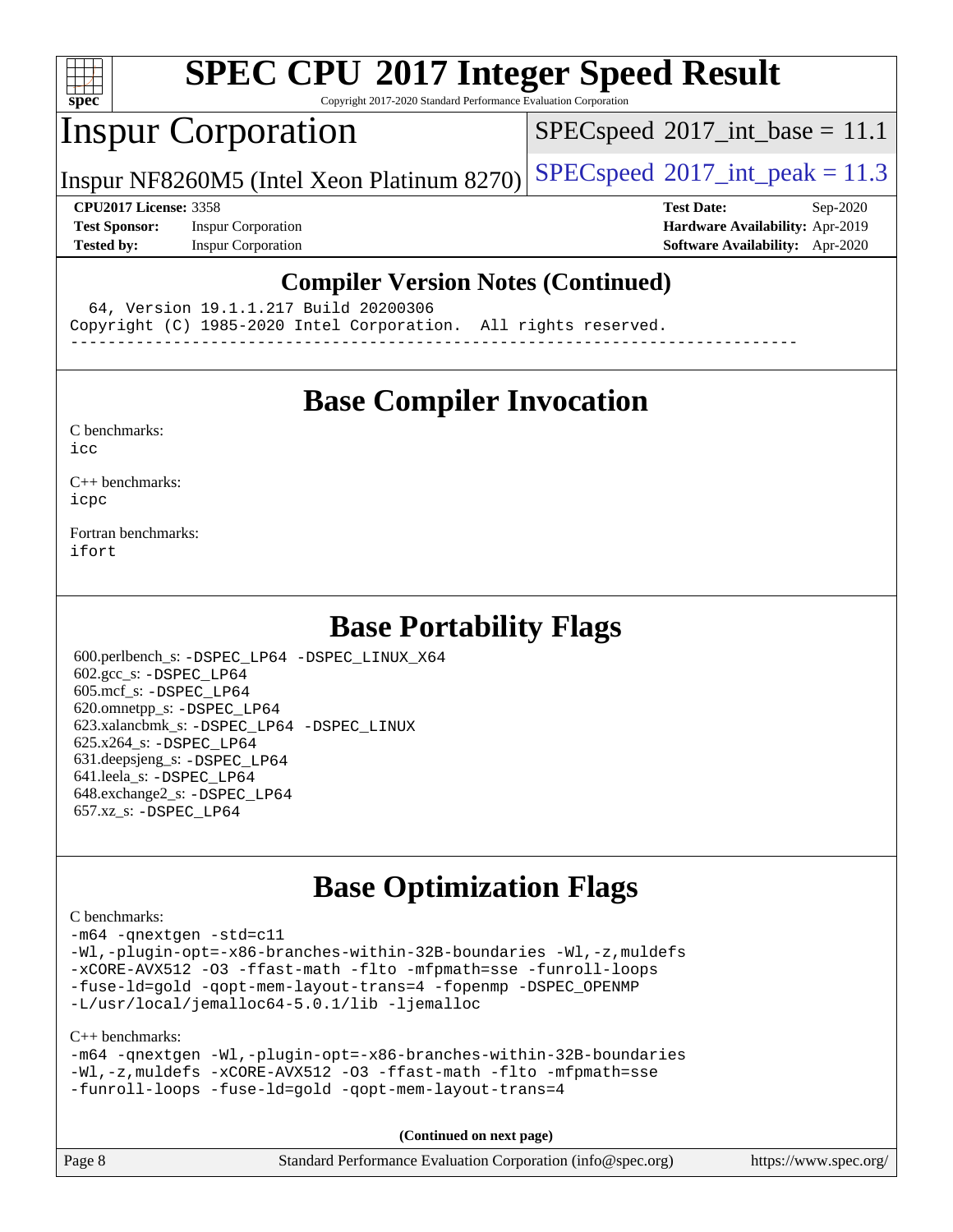

Copyright 2017-2020 Standard Performance Evaluation Corporation

## Inspur Corporation

 $SPECspeed^{\circ}2017\_int\_base = 11.1$  $SPECspeed^{\circ}2017\_int\_base = 11.1$ 

Inspur NF8260M5 (Intel Xeon Platinum 8270) [SPECspeed](http://www.spec.org/auto/cpu2017/Docs/result-fields.html#SPECspeed2017intpeak)<sup>®</sup>[2017\\_int\\_peak = 1](http://www.spec.org/auto/cpu2017/Docs/result-fields.html#SPECspeed2017intpeak)1.3

**[Test Sponsor:](http://www.spec.org/auto/cpu2017/Docs/result-fields.html#TestSponsor)** Inspur Corporation **[Hardware Availability:](http://www.spec.org/auto/cpu2017/Docs/result-fields.html#HardwareAvailability)** Apr-2019 **[Tested by:](http://www.spec.org/auto/cpu2017/Docs/result-fields.html#Testedby)** Inspur Corporation **[Software Availability:](http://www.spec.org/auto/cpu2017/Docs/result-fields.html#SoftwareAvailability)** Apr-2020

**[CPU2017 License:](http://www.spec.org/auto/cpu2017/Docs/result-fields.html#CPU2017License)** 3358 **[Test Date:](http://www.spec.org/auto/cpu2017/Docs/result-fields.html#TestDate)** Sep-2020

## **[Base Optimization Flags \(Continued\)](http://www.spec.org/auto/cpu2017/Docs/result-fields.html#BaseOptimizationFlags)**

[C++ benchmarks](http://www.spec.org/auto/cpu2017/Docs/result-fields.html#CXXbenchmarks) (continued):

[-L/usr/local/IntelCompiler19/compilers\\_and\\_libraries\\_2020.1.217/linux/compiler/lib/intel64\\_lin](http://www.spec.org/cpu2017/results/res2020q4/cpu2017-20200928-24045.flags.html#user_CXXbase_linkpath_2cb6f503891ebf8baee7515f4e7d4ec1217444d1d05903cc0091ac4158de400651d2b2313a9fa414cb8a8f0e16ab029634f5c6db340f400369c190d4db8a54a0) [-lqkmalloc](http://www.spec.org/cpu2017/results/res2020q4/cpu2017-20200928-24045.flags.html#user_CXXbase_qkmalloc_link_lib_79a818439969f771c6bc311cfd333c00fc099dad35c030f5aab9dda831713d2015205805422f83de8875488a2991c0a156aaa600e1f9138f8fc37004abc96dc5)

#### [Fortran benchmarks:](http://www.spec.org/auto/cpu2017/Docs/result-fields.html#Fortranbenchmarks)

| -m64 -Wl,-plugin-opt=-x86-branches-within-32B-boundaries -xCORE-AVX512 |  |  |  |  |  |  |
|------------------------------------------------------------------------|--|--|--|--|--|--|
| -03 -ipo -no-prec-div -gopt-mem-layout-trans=4                         |  |  |  |  |  |  |
| -nostandard-realloc-lhs -align array32byte                             |  |  |  |  |  |  |
| -mbranches-within-32B-boundaries                                       |  |  |  |  |  |  |

## **[Peak Compiler Invocation](http://www.spec.org/auto/cpu2017/Docs/result-fields.html#PeakCompilerInvocation)**

[C benchmarks](http://www.spec.org/auto/cpu2017/Docs/result-fields.html#Cbenchmarks): [icc](http://www.spec.org/cpu2017/results/res2020q4/cpu2017-20200928-24045.flags.html#user_CCpeak_intel_icc_66fc1ee009f7361af1fbd72ca7dcefbb700085f36577c54f309893dd4ec40d12360134090235512931783d35fd58c0460139e722d5067c5574d8eaf2b3e37e92)

[C++ benchmarks:](http://www.spec.org/auto/cpu2017/Docs/result-fields.html#CXXbenchmarks) [icpc](http://www.spec.org/cpu2017/results/res2020q4/cpu2017-20200928-24045.flags.html#user_CXXpeak_intel_icpc_c510b6838c7f56d33e37e94d029a35b4a7bccf4766a728ee175e80a419847e808290a9b78be685c44ab727ea267ec2f070ec5dc83b407c0218cded6866a35d07)

[Fortran benchmarks](http://www.spec.org/auto/cpu2017/Docs/result-fields.html#Fortranbenchmarks): [ifort](http://www.spec.org/cpu2017/results/res2020q4/cpu2017-20200928-24045.flags.html#user_FCpeak_intel_ifort_8111460550e3ca792625aed983ce982f94888b8b503583aa7ba2b8303487b4d8a21a13e7191a45c5fd58ff318f48f9492884d4413fa793fd88dd292cad7027ca)

## **[Peak Portability Flags](http://www.spec.org/auto/cpu2017/Docs/result-fields.html#PeakPortabilityFlags)**

 600.perlbench\_s: [-DSPEC\\_LP64](http://www.spec.org/cpu2017/results/res2020q4/cpu2017-20200928-24045.flags.html#b600.perlbench_s_peakPORTABILITY_DSPEC_LP64) [-DSPEC\\_LINUX\\_X64](http://www.spec.org/cpu2017/results/res2020q4/cpu2017-20200928-24045.flags.html#b600.perlbench_s_peakCPORTABILITY_DSPEC_LINUX_X64)  $602.\text{gcc}\$ : -DSPEC LP64(\*) -DSPEC LP64 605.mcf\_s: [-DSPEC\\_LP64](http://www.spec.org/cpu2017/results/res2020q4/cpu2017-20200928-24045.flags.html#suite_peakPORTABILITY605_mcf_s_DSPEC_LP64) 620.omnetpp\_s: [-DSPEC\\_LP64](http://www.spec.org/cpu2017/results/res2020q4/cpu2017-20200928-24045.flags.html#suite_peakPORTABILITY620_omnetpp_s_DSPEC_LP64) 623.xalancbmk\_s: [-DSPEC\\_LP64](http://www.spec.org/cpu2017/results/res2020q4/cpu2017-20200928-24045.flags.html#suite_peakPORTABILITY623_xalancbmk_s_DSPEC_LP64) [-DSPEC\\_LINUX](http://www.spec.org/cpu2017/results/res2020q4/cpu2017-20200928-24045.flags.html#b623.xalancbmk_s_peakCXXPORTABILITY_DSPEC_LINUX) 625.x264\_s: [-DSPEC\\_LP64](http://www.spec.org/cpu2017/results/res2020q4/cpu2017-20200928-24045.flags.html#suite_peakPORTABILITY625_x264_s_DSPEC_LP64) 631.deepsjeng\_s: [-DSPEC\\_LP64](http://www.spec.org/cpu2017/results/res2020q4/cpu2017-20200928-24045.flags.html#suite_peakPORTABILITY631_deepsjeng_s_DSPEC_LP64) 641.leela\_s: [-DSPEC\\_LP64](http://www.spec.org/cpu2017/results/res2020q4/cpu2017-20200928-24045.flags.html#suite_peakPORTABILITY641_leela_s_DSPEC_LP64) 648.exchange2\_s: [-DSPEC\\_LP64](http://www.spec.org/cpu2017/results/res2020q4/cpu2017-20200928-24045.flags.html#suite_peakPORTABILITY648_exchange2_s_DSPEC_LP64) 657.xz\_s: [-DSPEC\\_LP64](http://www.spec.org/cpu2017/results/res2020q4/cpu2017-20200928-24045.flags.html#suite_peakPORTABILITY657_xz_s_DSPEC_LP64)

(\*) Indicates a portability flag that was found in a non-portability variable.

## **[Peak Optimization Flags](http://www.spec.org/auto/cpu2017/Docs/result-fields.html#PeakOptimizationFlags)**

[C benchmarks:](http://www.spec.org/auto/cpu2017/Docs/result-fields.html#Cbenchmarks)

**(Continued on next page)**

Page 9 Standard Performance Evaluation Corporation [\(info@spec.org\)](mailto:info@spec.org) <https://www.spec.org/>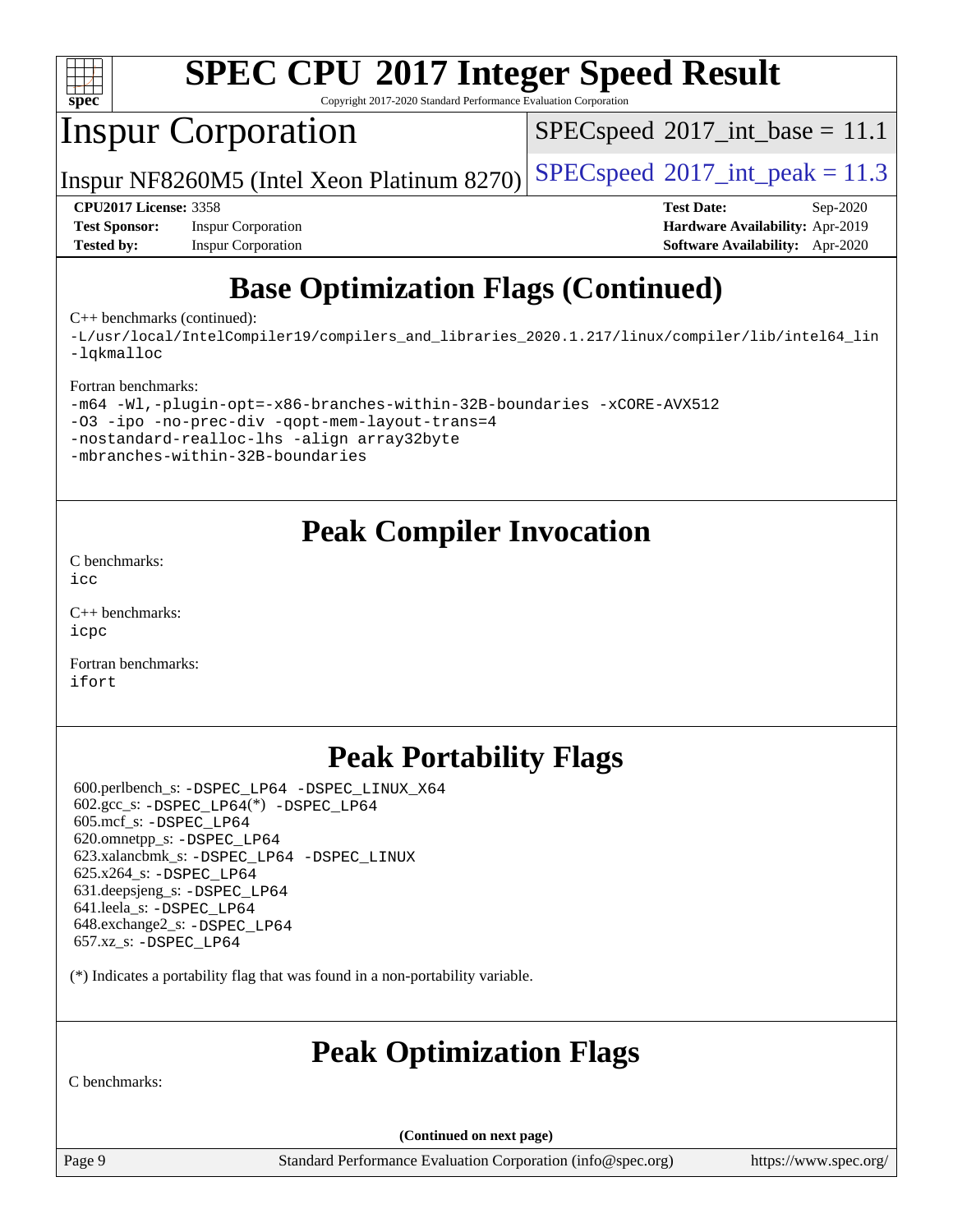

Copyright 2017-2020 Standard Performance Evaluation Corporation

## Inspur Corporation

 $SPECspeed^{\circ}2017\_int\_base = 11.1$  $SPECspeed^{\circ}2017\_int\_base = 11.1$ 

Inspur NF8260M5 (Intel Xeon Platinum 8270) [SPECspeed](http://www.spec.org/auto/cpu2017/Docs/result-fields.html#SPECspeed2017intpeak)<sup>®</sup>[2017\\_int\\_peak = 1](http://www.spec.org/auto/cpu2017/Docs/result-fields.html#SPECspeed2017intpeak)1.3

**[Test Sponsor:](http://www.spec.org/auto/cpu2017/Docs/result-fields.html#TestSponsor)** Inspur Corporation **[Hardware Availability:](http://www.spec.org/auto/cpu2017/Docs/result-fields.html#HardwareAvailability)** Apr-2019 **[Tested by:](http://www.spec.org/auto/cpu2017/Docs/result-fields.html#Testedby)** Inspur Corporation **[Software Availability:](http://www.spec.org/auto/cpu2017/Docs/result-fields.html#SoftwareAvailability)** Apr-2020

**[CPU2017 License:](http://www.spec.org/auto/cpu2017/Docs/result-fields.html#CPU2017License)** 3358 **[Test Date:](http://www.spec.org/auto/cpu2017/Docs/result-fields.html#TestDate)** Sep-2020

## **[Peak Optimization Flags \(Continued\)](http://www.spec.org/auto/cpu2017/Docs/result-fields.html#PeakOptimizationFlags)**

 600.perlbench\_s: [-Wl,-z,muldefs](http://www.spec.org/cpu2017/results/res2020q4/cpu2017-20200928-24045.flags.html#user_peakEXTRA_LDFLAGS600_perlbench_s_link_force_multiple1_b4cbdb97b34bdee9ceefcfe54f4c8ea74255f0b02a4b23e853cdb0e18eb4525ac79b5a88067c842dd0ee6996c24547a27a4b99331201badda8798ef8a743f577) [-prof-gen](http://www.spec.org/cpu2017/results/res2020q4/cpu2017-20200928-24045.flags.html#user_peakPASS1_CFLAGSPASS1_LDFLAGS600_perlbench_s_prof_gen_5aa4926d6013ddb2a31985c654b3eb18169fc0c6952a63635c234f711e6e63dd76e94ad52365559451ec499a2cdb89e4dc58ba4c67ef54ca681ffbe1461d6b36)(pass 1) [-prof-use](http://www.spec.org/cpu2017/results/res2020q4/cpu2017-20200928-24045.flags.html#user_peakPASS2_CFLAGSPASS2_LDFLAGS600_perlbench_s_prof_use_1a21ceae95f36a2b53c25747139a6c16ca95bd9def2a207b4f0849963b97e94f5260e30a0c64f4bb623698870e679ca08317ef8150905d41bd88c6f78df73f19)(pass 2) [-xCORE-AVX512](http://www.spec.org/cpu2017/results/res2020q4/cpu2017-20200928-24045.flags.html#user_peakCOPTIMIZE600_perlbench_s_f-xCORE-AVX512) [-ipo](http://www.spec.org/cpu2017/results/res2020q4/cpu2017-20200928-24045.flags.html#user_peakCOPTIMIZE600_perlbench_s_f-ipo) -03 [-no-prec-div](http://www.spec.org/cpu2017/results/res2020q4/cpu2017-20200928-24045.flags.html#user_peakCOPTIMIZE600_perlbench_s_f-no-prec-div) [-qopt-mem-layout-trans=4](http://www.spec.org/cpu2017/results/res2020q4/cpu2017-20200928-24045.flags.html#user_peakCOPTIMIZE600_perlbench_s_f-qopt-mem-layout-trans_fa39e755916c150a61361b7846f310bcdf6f04e385ef281cadf3647acec3f0ae266d1a1d22d972a7087a248fd4e6ca390a3634700869573d231a252c784941a8) [-fno-strict-overflow](http://www.spec.org/cpu2017/results/res2020q4/cpu2017-20200928-24045.flags.html#user_peakEXTRA_OPTIMIZE600_perlbench_s_f-fno-strict-overflow) [-mbranches-within-32B-boundaries](http://www.spec.org/cpu2017/results/res2020q4/cpu2017-20200928-24045.flags.html#user_peakEXTRA_COPTIMIZE600_perlbench_s_f-mbranches-within-32B-boundaries) [-L/usr/local/jemalloc64-5.0.1/lib](http://www.spec.org/cpu2017/results/res2020q4/cpu2017-20200928-24045.flags.html#user_peakEXTRA_LIBS600_perlbench_s_jemalloc_link_path64_1_cc289568b1a6c0fd3b62c91b824c27fcb5af5e8098e6ad028160d21144ef1b8aef3170d2acf0bee98a8da324cfe4f67d0a3d0c4cc4673d993d694dc2a0df248b) [-ljemalloc](http://www.spec.org/cpu2017/results/res2020q4/cpu2017-20200928-24045.flags.html#user_peakEXTRA_LIBS600_perlbench_s_jemalloc_link_lib_d1249b907c500fa1c0672f44f562e3d0f79738ae9e3c4a9c376d49f265a04b9c99b167ecedbf6711b3085be911c67ff61f150a17b3472be731631ba4d0471706) 602.gcc\_s: [-m64](http://www.spec.org/cpu2017/results/res2020q4/cpu2017-20200928-24045.flags.html#user_peakCCLD602_gcc_s_m64-icc) [-qnextgen](http://www.spec.org/cpu2017/results/res2020q4/cpu2017-20200928-24045.flags.html#user_peakCCLD602_gcc_s_f-qnextgen) [-std=c11](http://www.spec.org/cpu2017/results/res2020q4/cpu2017-20200928-24045.flags.html#user_peakCCLD602_gcc_s_std-icc-std_0e1c27790398a4642dfca32ffe6c27b5796f9c2d2676156f2e42c9c44eaad0c049b1cdb667a270c34d979996257aeb8fc440bfb01818dbc9357bd9d174cb8524) [-fuse-ld=gold](http://www.spec.org/cpu2017/results/res2020q4/cpu2017-20200928-24045.flags.html#user_peakCCLD602_gcc_s_f-fuse-ld_920b3586e2b8c6e0748b9c84fa9b744736ba725a32cab14ad8f3d4ad28eecb2f59d1144823d2e17006539a88734fe1fc08fc3035f7676166309105a78aaabc32) [-Wl,-plugin-opt=-x86-branches-within-32B-boundaries](http://www.spec.org/cpu2017/results/res2020q4/cpu2017-20200928-24045.flags.html#user_peakLDFLAGS602_gcc_s_f-x86-branches-within-32B-boundaries_0098b4e4317ae60947b7b728078a624952a08ac37a3c797dfb4ffeb399e0c61a9dd0f2f44ce917e9361fb9076ccb15e7824594512dd315205382d84209e912f3) [-Wl,-z,muldefs](http://www.spec.org/cpu2017/results/res2020q4/cpu2017-20200928-24045.flags.html#user_peakEXTRA_LDFLAGS602_gcc_s_link_force_multiple1_b4cbdb97b34bdee9ceefcfe54f4c8ea74255f0b02a4b23e853cdb0e18eb4525ac79b5a88067c842dd0ee6996c24547a27a4b99331201badda8798ef8a743f577) [-fprofile-generate](http://www.spec.org/cpu2017/results/res2020q4/cpu2017-20200928-24045.flags.html#user_peakPASS1_CFLAGSPASS1_LDFLAGS602_gcc_s_fprofile-generate)(pass 1) [-fprofile-use=default.profdata](http://www.spec.org/cpu2017/results/res2020q4/cpu2017-20200928-24045.flags.html#user_peakPASS2_CFLAGSPASS2_LDFLAGS602_gcc_s_fprofile-use_56aeee182b92ec249f9670f17c9b8e7d83fe2d25538e35a2cf64c434b579a2235a8b8fc66ef5678d24461366bbab9d486c870d8a72905233fc08e43eefe3cd80)(pass 2) [-xCORE-AVX512](http://www.spec.org/cpu2017/results/res2020q4/cpu2017-20200928-24045.flags.html#user_peakCOPTIMIZEPASS1_CFLAGSPASS1_LDFLAGS602_gcc_s_f-xCORE-AVX512) [-flto](http://www.spec.org/cpu2017/results/res2020q4/cpu2017-20200928-24045.flags.html#user_peakCOPTIMIZEPASS1_CFLAGSPASS1_LDFLAGS602_gcc_s_f-flto) [-Ofast](http://www.spec.org/cpu2017/results/res2020q4/cpu2017-20200928-24045.flags.html#user_peakPASS1_CFLAGSPASS1_LDFLAGS602_gcc_s_f-Ofast)(pass 1) [-O3](http://www.spec.org/cpu2017/results/res2020q4/cpu2017-20200928-24045.flags.html#user_peakCOPTIMIZE602_gcc_s_f-O3) [-ffast-math](http://www.spec.org/cpu2017/results/res2020q4/cpu2017-20200928-24045.flags.html#user_peakCOPTIMIZE602_gcc_s_f-ffast-math) [-qopt-mem-layout-trans=4](http://www.spec.org/cpu2017/results/res2020q4/cpu2017-20200928-24045.flags.html#user_peakCOPTIMIZE602_gcc_s_f-qopt-mem-layout-trans_fa39e755916c150a61361b7846f310bcdf6f04e385ef281cadf3647acec3f0ae266d1a1d22d972a7087a248fd4e6ca390a3634700869573d231a252c784941a8) [-L/usr/local/jemalloc64-5.0.1/lib](http://www.spec.org/cpu2017/results/res2020q4/cpu2017-20200928-24045.flags.html#user_peakEXTRA_LIBS602_gcc_s_jemalloc_link_path64_1_cc289568b1a6c0fd3b62c91b824c27fcb5af5e8098e6ad028160d21144ef1b8aef3170d2acf0bee98a8da324cfe4f67d0a3d0c4cc4673d993d694dc2a0df248b) [-ljemalloc](http://www.spec.org/cpu2017/results/res2020q4/cpu2017-20200928-24045.flags.html#user_peakEXTRA_LIBS602_gcc_s_jemalloc_link_lib_d1249b907c500fa1c0672f44f562e3d0f79738ae9e3c4a9c376d49f265a04b9c99b167ecedbf6711b3085be911c67ff61f150a17b3472be731631ba4d0471706)  $605 \text{.mcf}\text{-}\text{s}$ : basepeak = yes 625.x264\_s: [-m64](http://www.spec.org/cpu2017/results/res2020q4/cpu2017-20200928-24045.flags.html#user_peakCCLD625_x264_s_m64-icc) [-qnextgen](http://www.spec.org/cpu2017/results/res2020q4/cpu2017-20200928-24045.flags.html#user_peakCCLD625_x264_s_f-qnextgen) [-std=c11](http://www.spec.org/cpu2017/results/res2020q4/cpu2017-20200928-24045.flags.html#user_peakCCLD625_x264_s_std-icc-std_0e1c27790398a4642dfca32ffe6c27b5796f9c2d2676156f2e42c9c44eaad0c049b1cdb667a270c34d979996257aeb8fc440bfb01818dbc9357bd9d174cb8524) [-Wl,-plugin-opt=-x86-branches-within-32B-boundaries](http://www.spec.org/cpu2017/results/res2020q4/cpu2017-20200928-24045.flags.html#user_peakLDFLAGS625_x264_s_f-x86-branches-within-32B-boundaries_0098b4e4317ae60947b7b728078a624952a08ac37a3c797dfb4ffeb399e0c61a9dd0f2f44ce917e9361fb9076ccb15e7824594512dd315205382d84209e912f3) [-Wl,-z,muldefs](http://www.spec.org/cpu2017/results/res2020q4/cpu2017-20200928-24045.flags.html#user_peakEXTRA_LDFLAGS625_x264_s_link_force_multiple1_b4cbdb97b34bdee9ceefcfe54f4c8ea74255f0b02a4b23e853cdb0e18eb4525ac79b5a88067c842dd0ee6996c24547a27a4b99331201badda8798ef8a743f577) [-xCORE-AVX512](http://www.spec.org/cpu2017/results/res2020q4/cpu2017-20200928-24045.flags.html#user_peakCOPTIMIZE625_x264_s_f-xCORE-AVX512) [-flto](http://www.spec.org/cpu2017/results/res2020q4/cpu2017-20200928-24045.flags.html#user_peakCOPTIMIZE625_x264_s_f-flto) [-O3](http://www.spec.org/cpu2017/results/res2020q4/cpu2017-20200928-24045.flags.html#user_peakCOPTIMIZE625_x264_s_f-O3) [-ffast-math](http://www.spec.org/cpu2017/results/res2020q4/cpu2017-20200928-24045.flags.html#user_peakCOPTIMIZE625_x264_s_f-ffast-math) [-fuse-ld=gold](http://www.spec.org/cpu2017/results/res2020q4/cpu2017-20200928-24045.flags.html#user_peakCOPTIMIZE625_x264_s_f-fuse-ld_920b3586e2b8c6e0748b9c84fa9b744736ba725a32cab14ad8f3d4ad28eecb2f59d1144823d2e17006539a88734fe1fc08fc3035f7676166309105a78aaabc32) [-qopt-mem-layout-trans=4](http://www.spec.org/cpu2017/results/res2020q4/cpu2017-20200928-24045.flags.html#user_peakCOPTIMIZE625_x264_s_f-qopt-mem-layout-trans_fa39e755916c150a61361b7846f310bcdf6f04e385ef281cadf3647acec3f0ae266d1a1d22d972a7087a248fd4e6ca390a3634700869573d231a252c784941a8) [-fno-alias](http://www.spec.org/cpu2017/results/res2020q4/cpu2017-20200928-24045.flags.html#user_peakEXTRA_OPTIMIZE625_x264_s_f-no-alias_77dbac10d91cbfe898fbf4a29d1b29b694089caa623bdd1baccc9957d4edbe8d106c0b357e2748a65b44fc9e83d78098bb898077f3fe92f9faf24f7bd4a07ed7) [-L/usr/local/jemalloc64-5.0.1/lib](http://www.spec.org/cpu2017/results/res2020q4/cpu2017-20200928-24045.flags.html#user_peakEXTRA_LIBS625_x264_s_jemalloc_link_path64_1_cc289568b1a6c0fd3b62c91b824c27fcb5af5e8098e6ad028160d21144ef1b8aef3170d2acf0bee98a8da324cfe4f67d0a3d0c4cc4673d993d694dc2a0df248b) [-ljemalloc](http://www.spec.org/cpu2017/results/res2020q4/cpu2017-20200928-24045.flags.html#user_peakEXTRA_LIBS625_x264_s_jemalloc_link_lib_d1249b907c500fa1c0672f44f562e3d0f79738ae9e3c4a9c376d49f265a04b9c99b167ecedbf6711b3085be911c67ff61f150a17b3472be731631ba4d0471706)  $657.xz_s$ : basepeak = yes [C++ benchmarks:](http://www.spec.org/auto/cpu2017/Docs/result-fields.html#CXXbenchmarks) 620.omnetpp\_s: basepeak = yes  $623.xalanchmk_s:$  basepeak = yes 631.deepsjeng\_s: basepeak = yes 641.leela\_s: basepeak = yes [Fortran benchmarks](http://www.spec.org/auto/cpu2017/Docs/result-fields.html#Fortranbenchmarks): 648.exchange2\_s: basepeak = yes [The flags files that were used to format this result can be browsed at](tmsearch) [http://www.spec.org/cpu2017/flags/Intel-ic19.1u1-official-linux64\\_revA.html](http://www.spec.org/cpu2017/flags/Intel-ic19.1u1-official-linux64_revA.html) <http://www.spec.org/cpu2017/flags/Inspur-Platform-Settings-V1.9.html> [You can also download the XML flags sources by saving the following links:](tmsearch) [http://www.spec.org/cpu2017/flags/Intel-ic19.1u1-official-linux64\\_revA.xml](http://www.spec.org/cpu2017/flags/Intel-ic19.1u1-official-linux64_revA.xml) <http://www.spec.org/cpu2017/flags/Inspur-Platform-Settings-V1.9.xml>